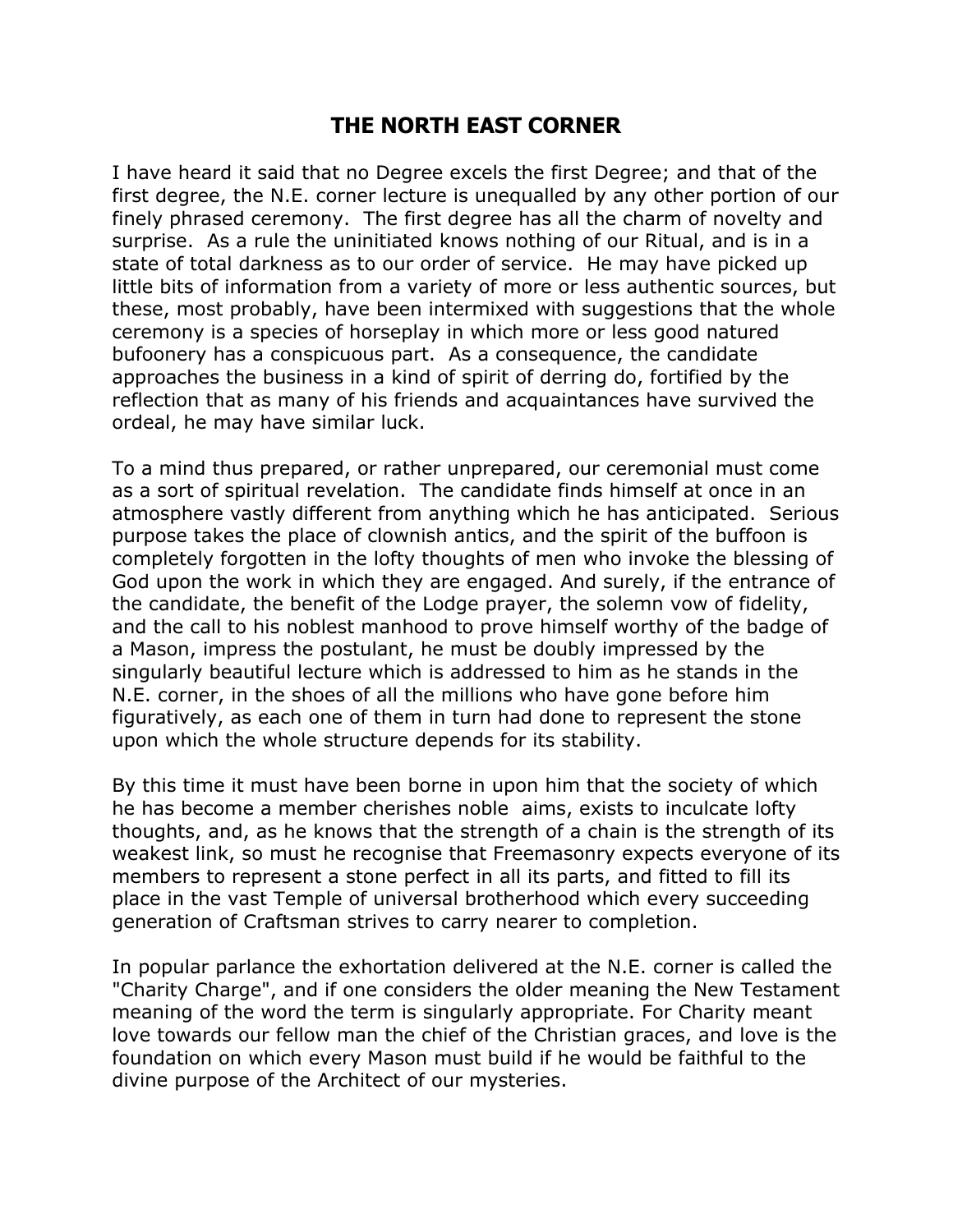"Benevolence" attended by Heaven born of Charity is an Honour to our nation whence it springs, is nourished, and cherished. Happy is he who has sown the seeds of benevolence in his breast: he envieth not his neighbour, he believeth not a tale when told by a slanderer, Malice and revenge having no place in his breast, he forgives the injuries of men. Elsewhere in our ceremony there is evidence that the lecture is not intended wholly to refer to pecuniary assistance. In the final exhortation of the degree there is a reference to the ceremonies which are so amply illustrated in the N.E. corner, namely Benevolence and Charity, which clearly indicates, I think, that the matter is not to be circumscribed by mere money.

The Mason helps out of the kindness of a generous fraternal heart, never forgetting that the poor and distressed recipient is a Brother with a well founded claim to compassionate consideration. He does not parade his Benevolence in the market place, but respecting a Brothers feelings, gives with a secret hand, praying that the world may never learn of what after all, is not the worlds business.

The Charity which is inculcated in the N.E. CORNER is something wider, and deeper, and grander than the casual dispensing of pecuniary help. If we take the other meaning of the word "love towards our fellow men" we see the whole plan of Masonry revealed in a moment, and where, I suggest could the plan be more fittingly unfolded than at the spot where the foundation stone of all stately and superb edifices is laid. The Freemason is engaged in the erection of the most magnificent of all structures \_ the Temple of character and ere he is equipped with tools, and invited to take a share in the work it is well that he should know on what foundation he is expected to build . An old book on Freemasonry lays it down that the three principal steps of the ladder that reaches from earth to Heaven are Faith, Hope and Charity of which Charity possesses the highest and most distinguished rank, and the reason for this will be evident, says the author, if we distinctly consider the exclusive properties of these virtues, and thence deduce the incomparable excellence of universal Charity.

Pursuing his plan he argues that faith is a firm sincere assent to the fundamental truths of religion, Hope is an earnest and well assured expectation of escaping threatened dangers, and obtaining promised rewards, while Charity in its greatest latitude, is an ardent love of God, united with an unfeigned affection for all his creatures. The love of God naturally inspires the love of our Brother created by the same architect, formed of the same clay, springing from the same common parent, and cemented by the most indissoluble ties. The love of our Brother is one of the principal conditions of our initiation into God's friendship, who is the father and generous preserver of us all.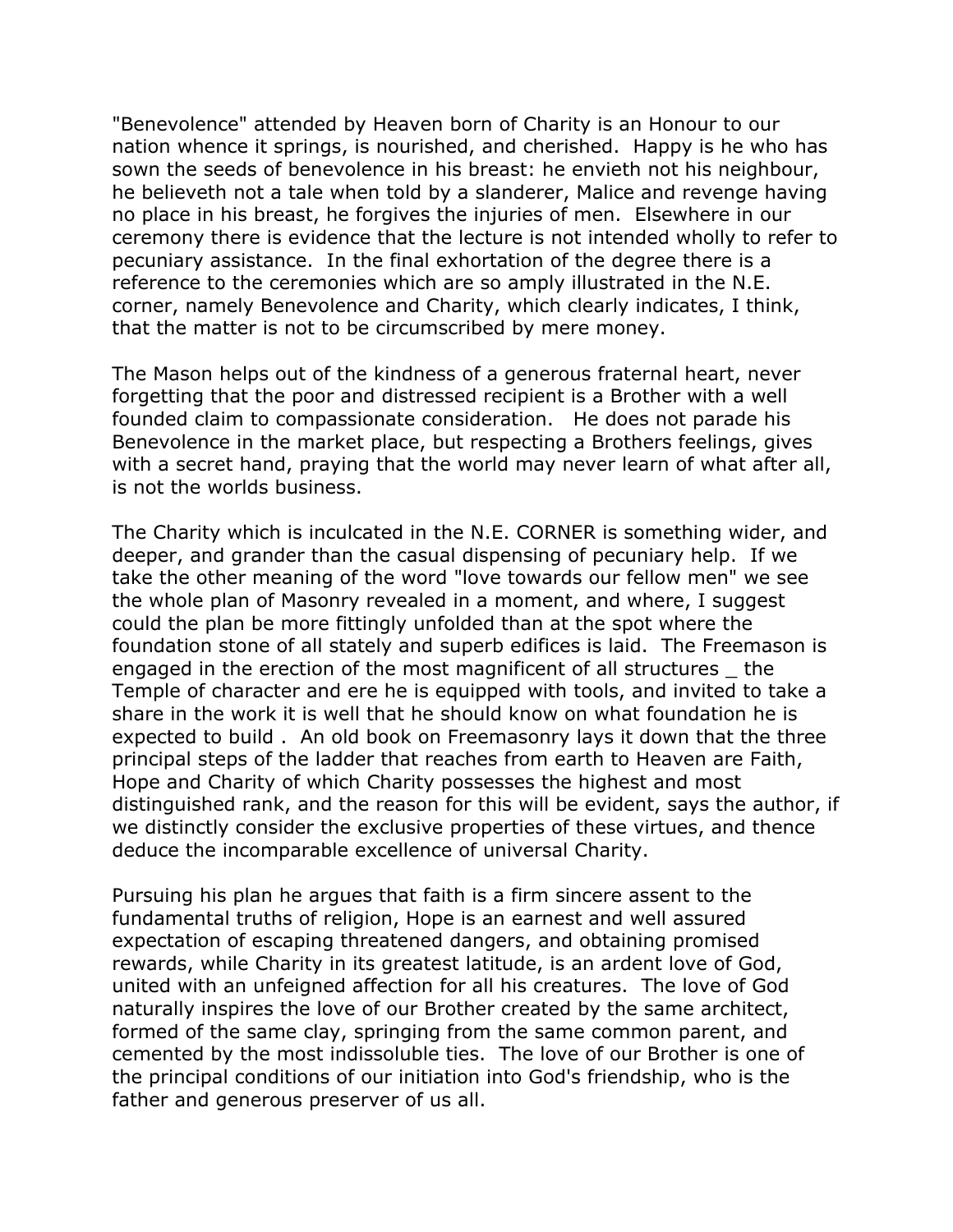But consider Charity in its most extended signification as the pure and unfeigned love of God and man, and the doctrine of Masonry, corroborated by the argument of D.T. Paul, will be fully understood and admitted. Faith he concludes is the base, Hope is the column, and Charity the ornamental capitol which completes the fabric. I have said that "love towards our fellow men" reveals the whole plan of Masonry, and that is why I think Charity may be regarded as the brightest gem in a Mason's Crown. It has been said that love is the food of the soul; Burton describes it as "that Homers golden chain which reaches down from Heaven to earth, by which every creature is annexed and depends upon his creator" and if Burton had been a Mason he would probably have ornamented his metaphor with symbols of the Craft.

Given the will to achieve its end, Freemasonry could become the greatest power in the world for good, banishing strife, and envy, and malice, and a hundred other things that hinder humanity in its progress towards perfection. May not we take from all this that every Lodge should be a shrine at which the faithful Mason may burn tapers to friendship, kindliness, goodwill, and all the other virtues that are comprehended in the phrase "love towards our fellow men".

Within the sanctuary of the Lodge a Brother may find that peace which is denied to him in the outer world. This is finely expressed in a charge of one of the higher degrees. After exhorting the Brother to faithful service, the charge proceeds "While such is your conduct should misfortune assail you, should friends forsake you, should envy traduce your good name and malice persecute you, yet may you have confidence that among Masons you will find friends who will administer relief in your distresses, and comfort in your afflictions".

You may remember what Burns says in one of his early poems, "The heart benevolent and kind \_.\_\_ The most resembles God." and Masons who work under the all seeing eye of the Great Architect of the Universe, ever striving by thought, and word, and deed, to approximate nearer and nearer to divine goodness, must recognise the truth of the poets words. And in the end Charity is the only thing that counts. Love is the only coin that will be current at the last recognizing when we shall be called to give an account of our stewardship. Wealth, position, earthly power, all will be as dust in the balance. One of the grimmest legends I know is that of Charlemagne who made himself master practically of the whole world of his day. When he died he was buried at Aix la Chapelle, his dead body arrayed in all the robes of Kingly grandeur, was seated on the Imperial Throne. On his knees was placed the Holy Bible, and there he sat in all the awful majesty of death with his dead finger pointing to the line in the Gospel according to St. Mark,"What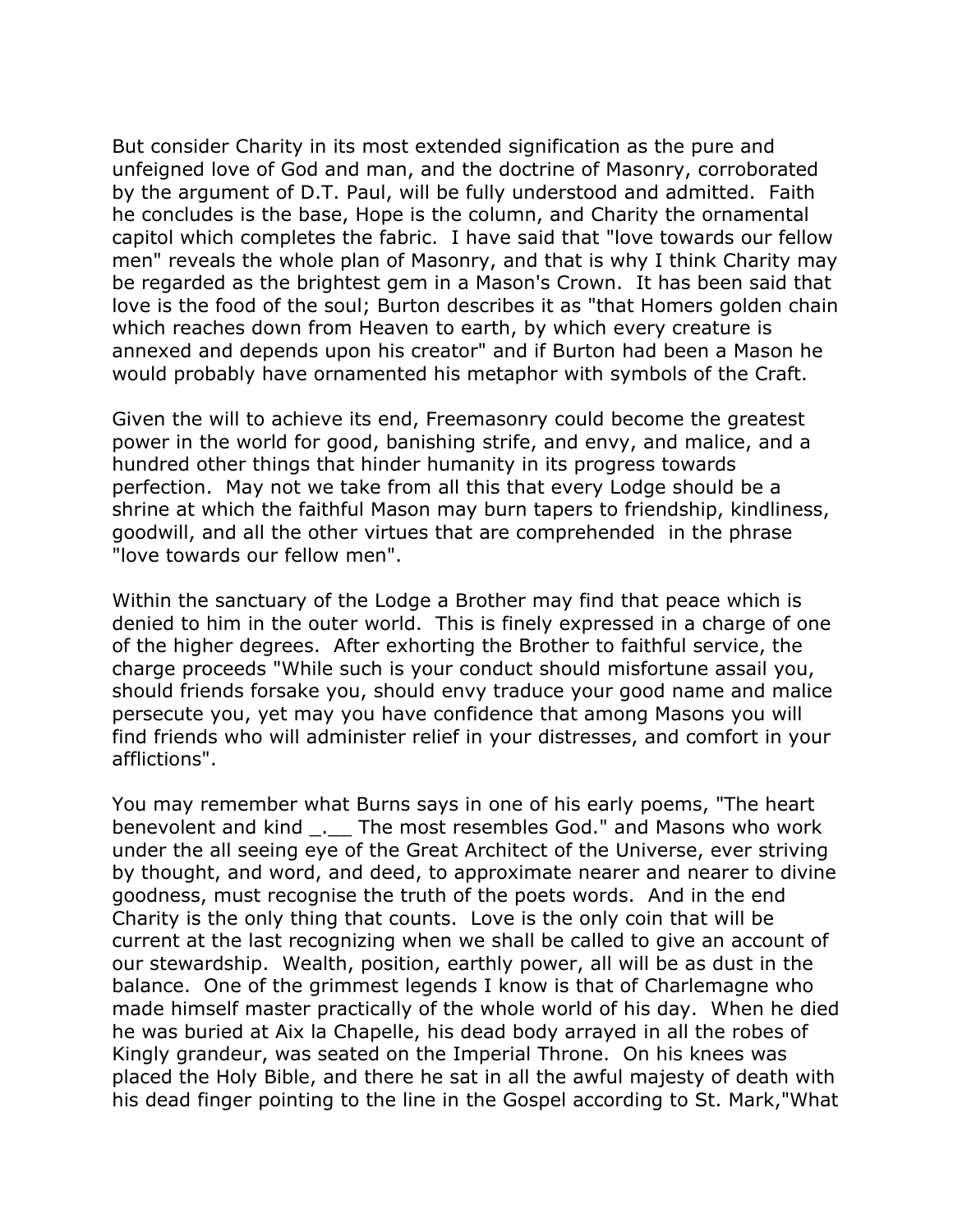shall it profit a man if he gain the whole world and lose his own soul."

Brethren, it is possible for the faithful Mason to achieve that which Kings of the earth have failed to accomplish. Each of us may be a little centre radiating the kindly influence of a sincere heart upon those around us, working often if not indeed, always silently with never a thought of recognition, and finding all our satisfaction in the knowledge that we are striving to be faithful to the principles of our Craft.

One of the outstanding monuments of our history is the Temple at Jerusalem. You recall how it rose on Mount Moriah in silence without the sound of metal tool. Are not these silent builders of the House of God symbolical of all the good work of the world? The builders of character are for ever at work. They slumber not nor sleep. But ever their work is done silently. And as the timbers came from Lebanon, the stones from the quarries, and the vessels from Zeredatha so from a thousand sources come the materials out of which character is built. The good we do to others, the influence we exert upon those around us, the friendships we inspire, the wisdom we glean from experience all these are gathered by the unseen hand to form the intangible but eternal structure that shall bear witness as to what manner of men we are.

The great principals of love towards our fellow men which is inculcated at the N.E. Corner is emphasized in no unmistakable fashion in the Ancient Charges of Free and Accepted Masons.

These Charges, like Masonry itself, date from time immemorial and treat of the fundamental principles of the Craft. "Masons", say the Charges, "unite with the virtuous of every persuasion in the firm and pleasing bond of fraternal love; they are taught to view the errors of mankind with compassion, and to strive, by the purity of their own conduct, to demonstrate the superior excellence of the faith they may profess ".

Thus Masonry is the centre of union between good men and true, and the happy means of conciliating friendship amongst those who must otherwise have remained at a perpetual distance. I cannot but think that if in thought we take our stand at the N.E. Corner from time to time and meditate upon the lecture which is there delivered always, of course, with the wider meaning of Charity in our mind which I have sought to express, we shall get a grander conception of what Freemasonry is, and be inspired to carry out its great principles in all our dealing with mankind. And we should never forget that our duty is not only to those who are members of our Craft. He is a poor Craftsman who is kindly only to those who are conversant with the use and meaning of the Square and Compasses.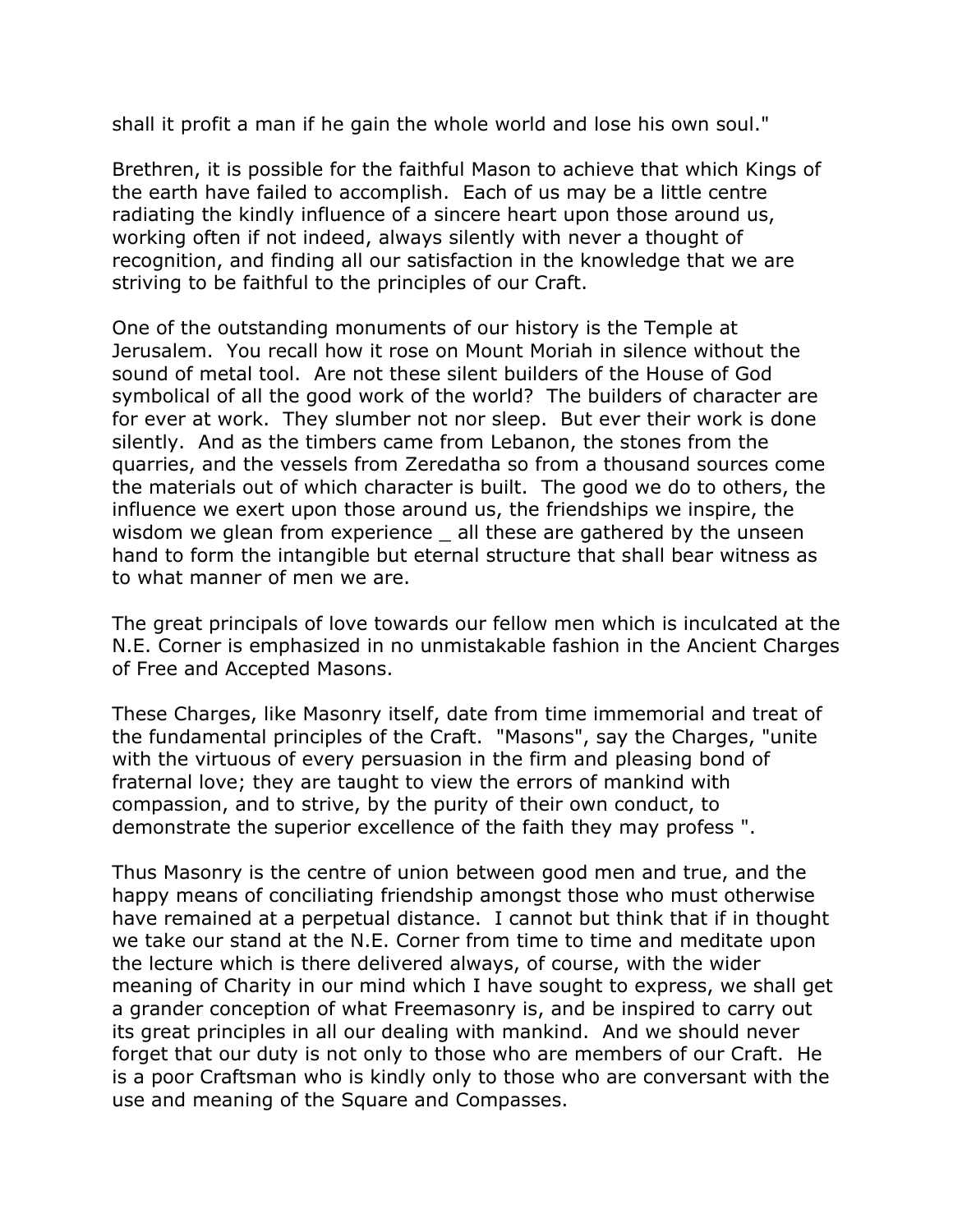Our pilgrimage is always towards light, and if we gather something of the light that is revealed to us we must reflect it upon all who come in contact with us. The Craftsman who sheds the kindly light of a generous heart will, in very truth, build upon the foundation stone which is Charity, prove himself worthy of the name he bears, and it is with some thought such as that that I would leave the subject.

In Faith and Hope the world will disagree but all mankind's concern is Charity. And let us be Charitable in all things, ready to render every kind office of mercy that occasion may require.

Let us look with a kindly eye upon a Brothers shortcomings, and let us be ever Charitable in judgement, and slow in condemnation.

It has been well said that there is nothing that is meritorious but virtue and friendship and, indeed, friendship itself is only a part of a virtue. Like rivers, and the strand of the seas, and the air, friendship is common to all the world. Life should be fortified by many friendships, and where, one may reasonably ask, is the spirit more likely to be fostered than in the halls of Masonry? Pure friendship is something which men of an inferior intellect can never taste. It is a thing not to be given lightly, and must rest on mutual goodwill and perfect trust. If we seek to instill something of this spirit into the apprentice as he stands in the N.E. Corner, we cannot fail to impress him with the Majesty and inspiring grandeur of that which we call Freemasonry.

Brethren lets all "Extend the Hand of Masonry".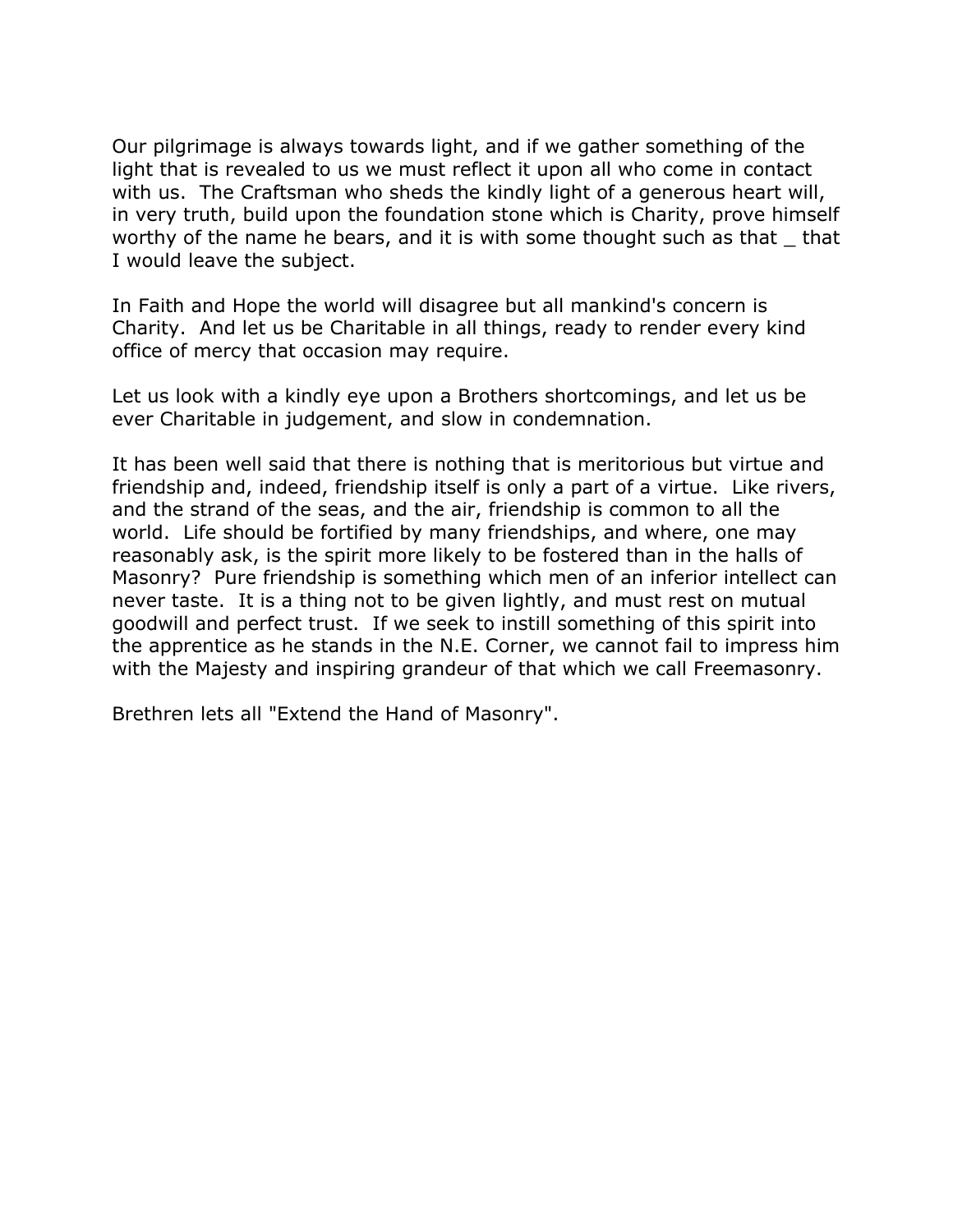## **THE N.E. CORNER.**

It is customary at the erection of all large buildings to place the foundation stone at the north-east corner of the intended structure. Actually, this foundation or corner-stone of the building is as important to that building as a keystone to an arch. Its ultimate task is to bind together at that point two walls of the building, and in due time it not only serves as a link or binding post, but also as a foundation and is built upon. The newly admitted E.A. is placed in the north-east corner of the Lodge figuratively to represent that stone, and in the years that come after he will have risen to a position of greater influence in the Craft, and will be responsible for the future success of the Lodge. If he be weak, then the section that he forms in the edifice will be weak also.

In by-gone times it was customary for human beings to be buried alive beneath the corner-stone and in the walls, as an offering or sacrifice to appease the gods. The soul of those who so sacrificed themselves was considered to derive rich reward in the hereafter. It was also regarded as a sacrifice to propitiate Mother Earth to induce her to bear the weight of the building, thereby ensuring the stability of the structure.

Baring-Gould wrote "When the primaeval savage began to build he considered himself engaged on a serious undertaking,. He was disturbing the face of Mother Earth, he was securing to himself in permanency a portion of that surface which had been given by her to all her children in common. Partly with the notion of offering a propitiatory sacrifice to the earth, and partly also with the idea of securing to himself a portion of soil by some sacramental act, the old pagan laid the foundation stone of his house and fortress in blood."

It was even thought at one period that the pinkish colour of old Roman walls was due to the use of blood in constructing them. In [Q.C. Pamphlet No. 1.] "Builders' Rites and Ceremonies: The Folk Lore of Masonry," by that erudite Mason, C. W. Speth, first secretary of the Quatuor Coronati Lodge 2076, will be found many accounts showing how widespread was this sacrificial rite, a rite practised, as he says, "by all men at all times and in all places." In course of time, and in the process of enlightenment as each race became more cultured, human sacrifices were replaced by animal sacrifices, and then by symbolical ceremony or token. To-day it is customary to place coins of the realm beneath the foundation stone of an important building, while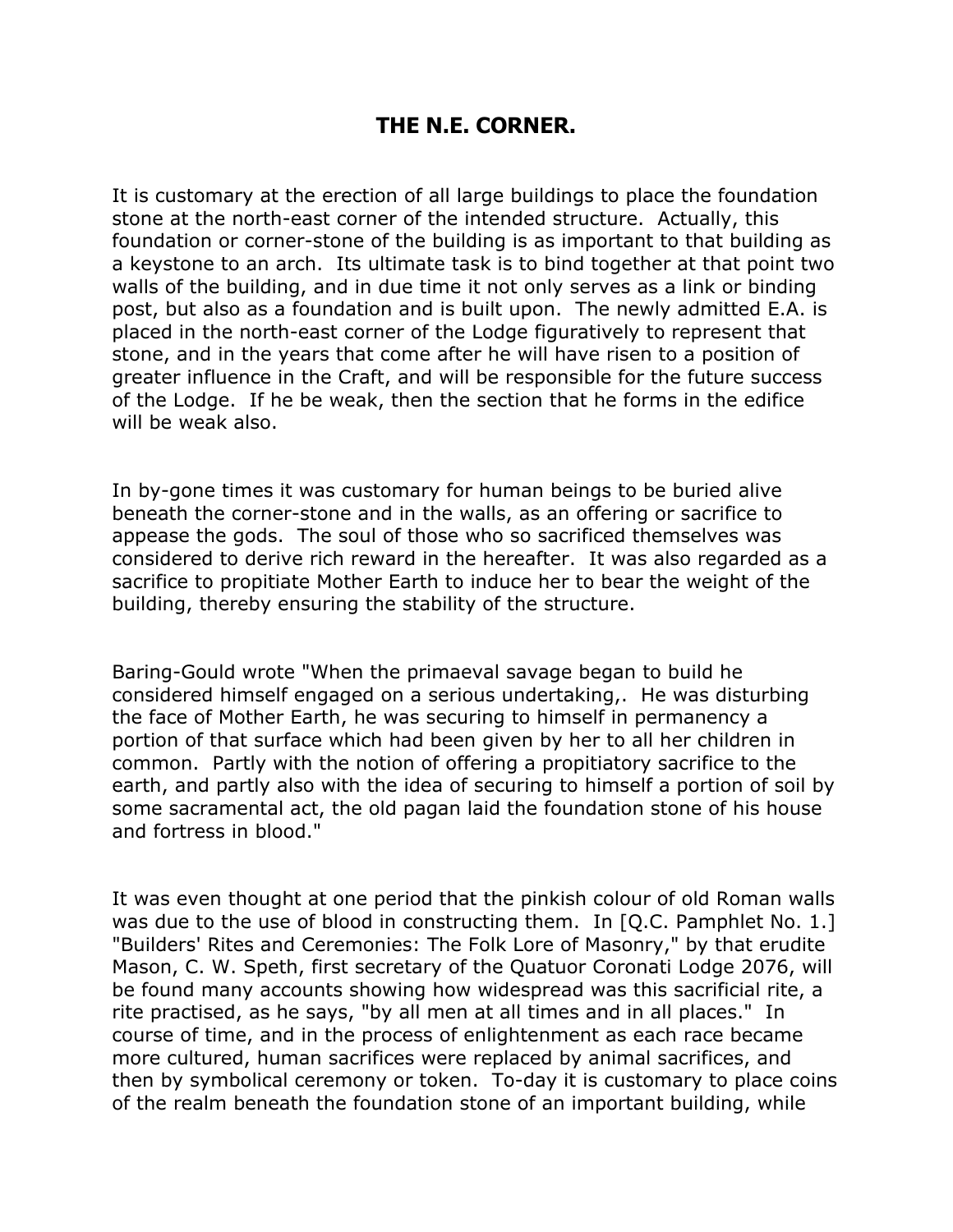Freemasons perform ceremonies possessing much beautiful symbolism, corn, wine and oil being poured over it.

As Speth wrote in the latter part of the last century, "Our fathers, ages ago, buried a living human sacrifice in the same place to ensure the stability of the structure ; their sons substituted an animal ; their sons again a mere effigy, or other symbol; and we, their children, still immure a substitute, coins bearing the effigy, impressed upon the noblest of metals, the pure red gold, of the one person to whom we are all most loyal, and whom we all most love, our Gracious Queen."

Though connected directly with the building, but not with the corner-stone, it is of interest in passing to note that it was also often customary to have a completion sacrifice. A story or legend told of many sacred edifices recalls how the architect on completion of the work was killed by command of those who ordered it, or alternatively was deprived of his eyesight – the architect being chosen as the victim so that he might become the guardian spirit of his own creation.

Speth, in his "Builders' Rites and Ceremonies," quotes eight instances of the builder or the architect himself being the " Completion Sacrifice," or narrowly escaping that fate. These are the Castle of Henneburg, Remus at the Foundations of Rome, Manoli and his Masons, The Apprentice of Rosslin Castle, The Apprentice of the Abbey of St. Ouen, The Architect of St. Basil, Moscow, King Olaf and Eastern Snare, and the Devil Builder Tales, and lastly Tolleshunt-Knights Church.

In our ceremonies, the E.A. is taught a symbolical lesson regarding the north-east corner of the Lodge, which is figuratively representative of the corner-stone. He can be considered to represent a building stone, to be used in uniting together the walls of the spiritual Temple which the members of Lodge endeavour to form to the glory of the G.A.O.T.U. and the benefit of all mankind. It can also be inferred that he exemplifies the need of divesting oneself of the tendency to yield to the temptations of mammon, in case greed and lust crush down the finer and more aesthetic points of a man's character. In Revelation ii. 17 we read: "To him that overcometh I will give him a White Stone, and upon the stone a new name written which no man knoweth but he that receiveth it."

From the earliest times men have erected stones to represent their gods, or as offerings to their gods. We find that this practice started from single unhewn stones, and progressed to hewn pillars, then these pillars were adorned with sculpture, and as the years went by particular parts of a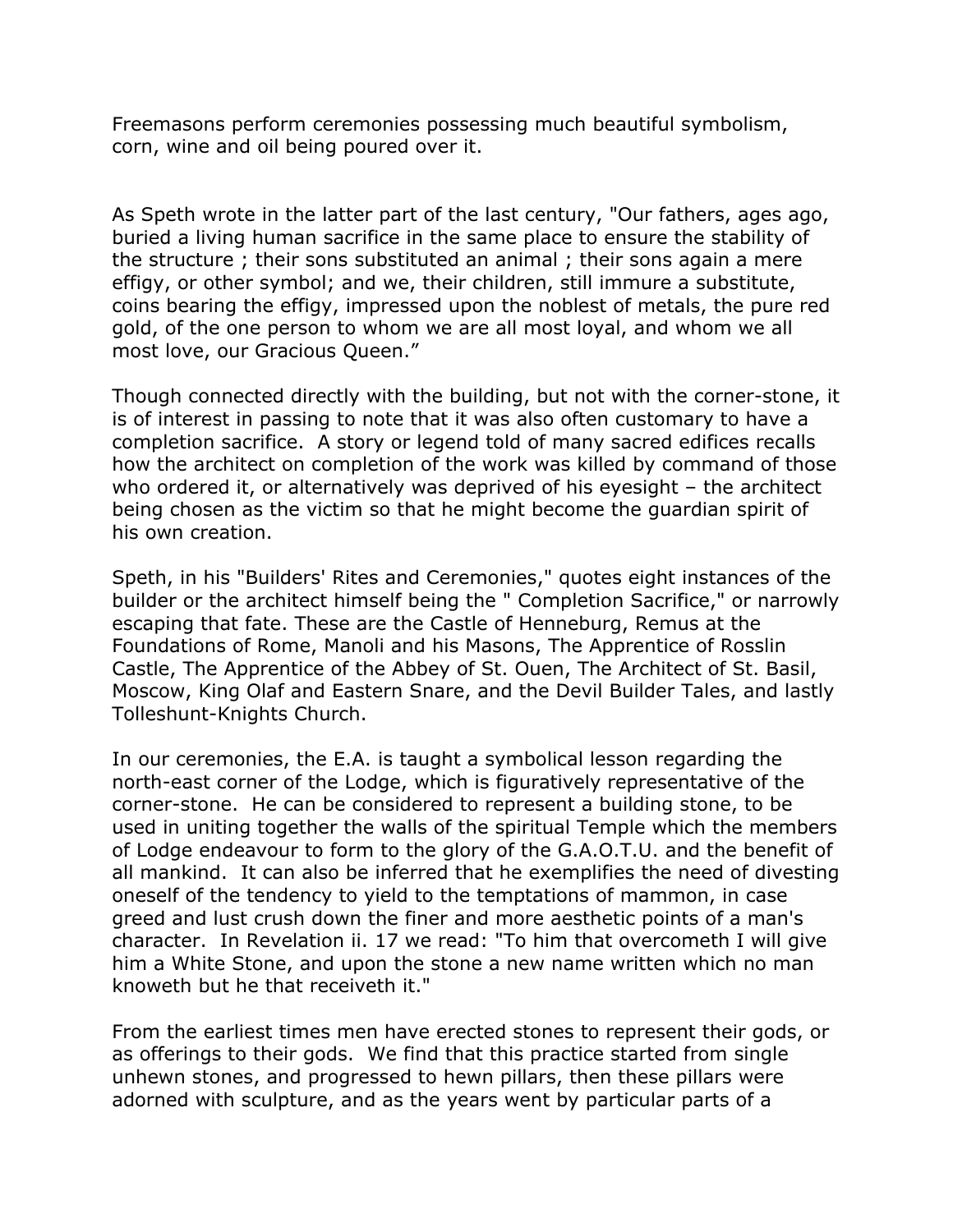building deemed of importance were given special names and we got Corner-stone, Key Stone, Cope Stone, etc.

The Corner-stone which the E.A. represents is generally of cubical shape, its squareness depicting morality, its six sides facing in all directions represent Truth. Its situation in the north-east symbolically between the points of darkness and light, portrays that our newly admitted member has left behind him that period of darkness caused by ignorance, and is passing into the "light" of a new aim and a new world which is now in process of being revealed to him.

Ruskin said: "Fine art is that in which the hand, the head, and the heart go together," and we in Freemasonry make extensive use for symbolic purposes of stones of simple but beautiful form, and deduce therefrom useful lessons in which the hand, the head and the heart are brought into unison to act together. We have our rough and perfect ashlar, our corner-stone, our lodge in the form of an oblong square representing a cubic stone, in the mark a Keystone, and in the R.A. a double cube. Our E.A. learns the first lesson of Masonic line and rule while representing a corner-stone, and be it remembered that the ten Commandments of Jehovah were written upon two Tables of Stone (Exodus xxxii. and xxxiv.).

Our E.A. standing in the north-east corner of the Lodge may be considered to be the corner-stone of Freemasonry; he is from that time onwards a builder with his fellow-members of the Order, but as in course of time his seniors will by the laws of nature "pass on," he ultimately takes their place, becoming not only a builder but one who is subsequently built upon, an important unit contributing to the ultimate strength of the structure.

To each and all in the Craft has been given the sacred task of guarding the bases, of seeing that those whom we permit to follow are worthy apprentices of a Craft of world-wide good repute. Our future living cornerstones must be worthy of those who so ably laid the original foundations, otherwise the walls of Freemasonry will go down despite the living sacrifices that have been made.

Let the wonderful record that has been achieved serve as a reminder to all of us, therefore, to guard our portals with due care.